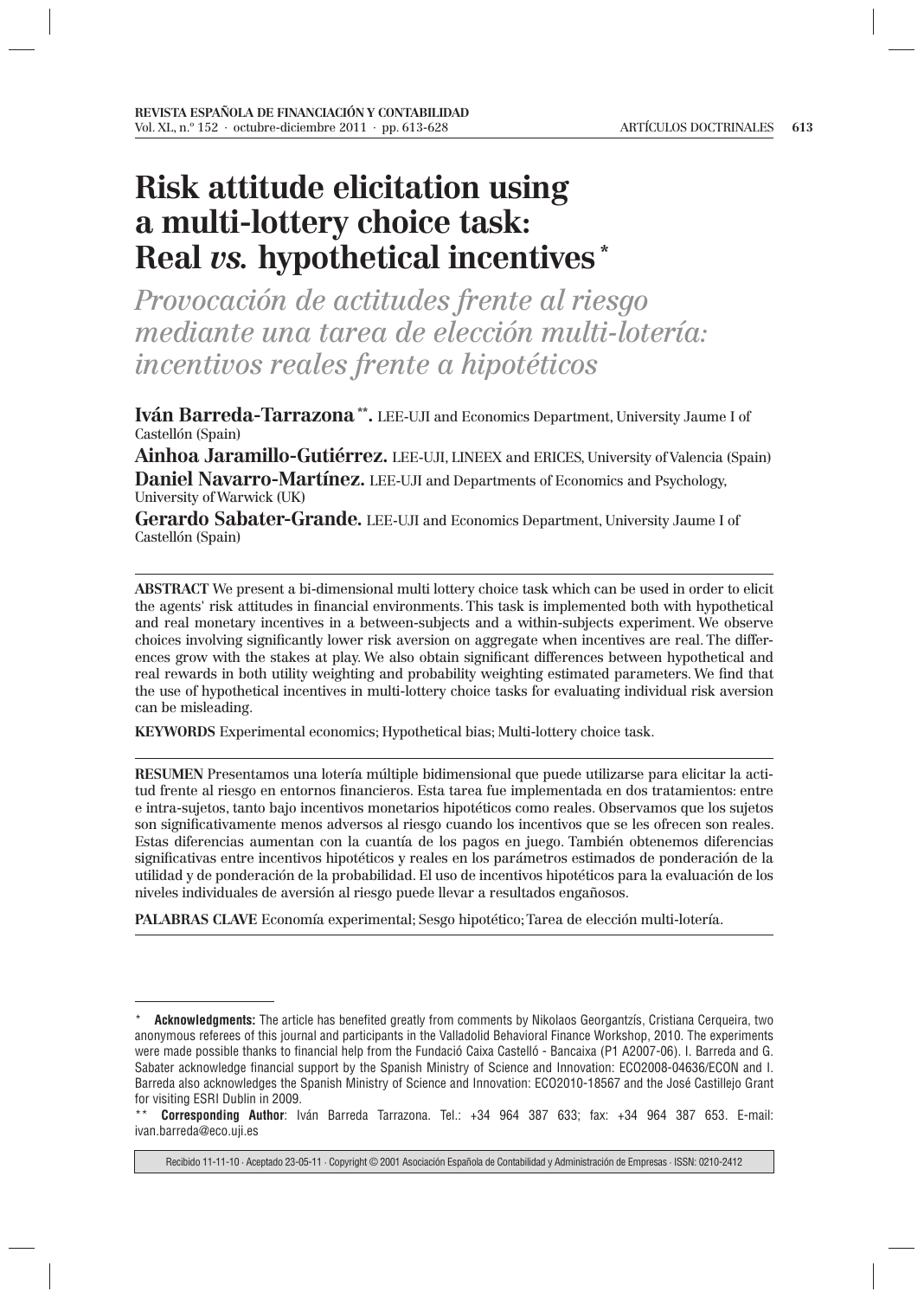### **1. INTRODUCTION**

In a recent survey, Harrison and Rutström (2008) affirm that reliable laboratory methods exist to determine the individual risk aversion of a subject and that these methods could be systematically employed to ensure greater control over tests and applications of theory that depend on risk attitudes. They clearly advocate in favor of saliently motivating subjects' responses. We want to investigate at the individual level the consequences of not doing it. A broadly used test among psychologists is Zuckerman's (1978) Sensation Seeking Scale (SSS), while economists mainly use the Holt and Laury (2002) type of binary lotteries (HL). The SSS asks about different types of risks, including financial risks, while HL is exclusively framed in the monetary domain. Both tests present the problem of uni-dimensionality of the risk aversion characterization of an individual. The Sabater-Grande and Georgantzís (2002) test (SGG) that we use allows us to obtain two parameters of the utility function in an efficient way.

The role of incentives in the context of individual decision making under risk and uncertainty has been recurrently explored in the literature. Since Edwards (1953) found, as we do, an increase in the willingness to take risks when participants play for real money, there have probably been more studies comparing «hypothetical» with «real» decisions in this context than in any other area of experimental economics. However, the issue is still far from settled and many articles are published still today using either method. Our aim in this study is to analyse the existence, direction, and practical relevance of the difference between risk aversion levels inferred under hypothetical and real incentives.

The general consensus among psychologists seems to be that hypothetical risky choices give a reasonable, qualitatively correct picture of real choices. Wärneryd (1996) supports their use in survey contexts. Wiseman and Levin (1996) carry out three experiments in which subjects make risky decisions under conditions of hypothetical or real consequences, finding no significant differences in any of them. Beattie and Loomes (1997) suggest that in simple pairwise choices, incentives appear to make very little difference with regard to performance. Also many economists, maybe influenced by the psychologists' experimental tradition as suggested by Harrison and Rutström (2008), do not always motivate the subjects monetarily when asking about their risk preferences. For instance, Kuhberger *et al.* (2002) find that the change from small incentives (hypothetical payoffs, real low payoffs) to high incentives (real high payoffs) leads to a difference in choices, but on the other hand, the same choices are made with real high payoffs than with hypothetical high payoffs. Dohmen *et al.* (2005) find that the answers to a general risk attitude question predict actual behavior in a lottery quite well. Also Faff *et al.* (2008) find no significant differences between using hypothetical or real payoffs when comparing financial risk tolerance with risk aversion.

However, the standard experimental economics methodology (Smith, 1982) advocates for salient economic rewards when designing an experiment and many studies report different results with hypothetical and real incentives. It is assumed that if subjects do not consider hypothetical gains seriously, they may be tempted to take more risks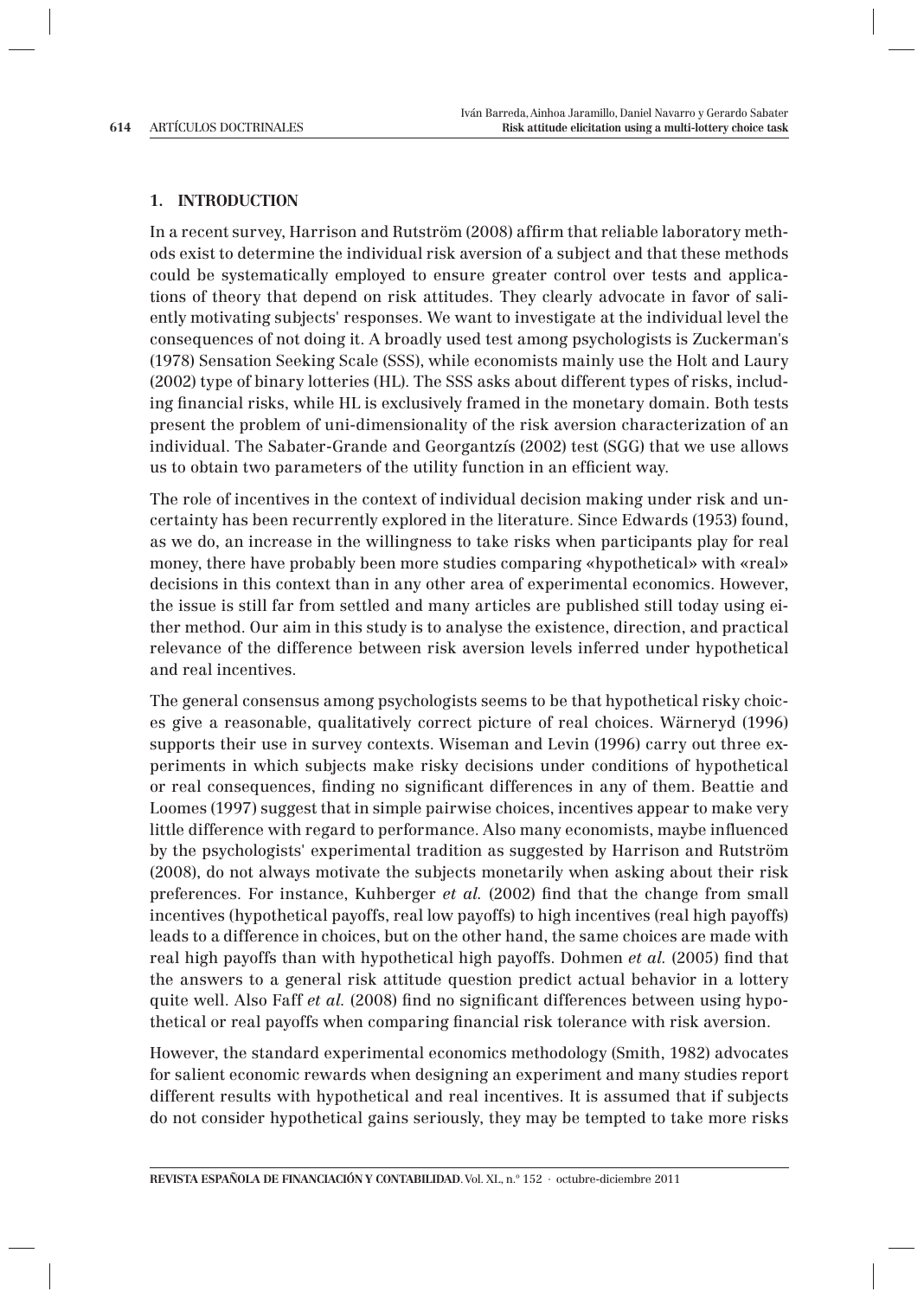(or be less risk averse) than when they are really likely to win. Camerer and Hogarth (1999) review 74 studies comparing behavior of experimental subjects who were not paid, or were paid low or high financial incentives according to their performance. They conclude, contrary to us, that when incentives are low, subjects declare that they would be more risk-loving than they actually are when incentives are increased. Also Etchart-Vincent and l'Haridon (2008) find that subjects exhibit more risk seeking when choices are hypothetical than real.

Holt and Laury (2002, 2005, 2008) find that increasing the size of real payoffs leads subjects to behave in a more risk averse manner both in the gain and the loss domain, while with hypothetical payments, more than half of the subjects who are risk averse for gains turn out to be risk seeking for losses.

Our results are in line with the studies in the literature which claim a difference between hypothetical and real payments. However, in contrast with most previous studies, we observe choices which are, on average, less risk averse when payments are real.

A within-subject design is more reliable than a between-subject design but it presents the potential bias of a carryover effect across sessions, which is very difficult to control even taking into account order effects, since, once the subject has been incentivized to think seriously about his risk preference, he will probably remember and try to be consistent with his decision even if asked again hypothetically. So we opted for using a between subjects and a within subjects design and cross-check in this way for the robustness of our results, with the advantage of having relatively many data available under both conditions from the experiments that we have carried out. In fact, a total of 786 subjects participated in our lotteries and 402 of them received real rewards for their decisions. No other study comparing hypothetical with real incentives in risk aversion elicitation has a comparable sample size.

Our results clearly advocate in favor of saliently motivating the answers of the riskaversion test and the elicited level of risk aversion significantly decreases with respect to the case of no payment.

In the next section we explain in detail the experimental design. Then, in Section 3, we present the results. Conclusions and references follow.

# **2. EXPERIMENTAL DESIGN AND ECONOMETRIC MODEL**

We organized two treatments. In the between subjects treatment (BST) our subjects were a relatively large sample of 695 subjects who were volunteers recruited among the undergraduate students of Business Administration from University Jaume I in Spain. From them, 384 subjects received no money for the lottery decision task and 311 subjects faced the real monetary consequences of the lottery that they had chosen.

In the within subjects treatment (WST) 91 Business Administration students also voluntarily recruited from the same university, who did not participate in the previous treatment, were presented the same lottery decisions as in the BST but they had to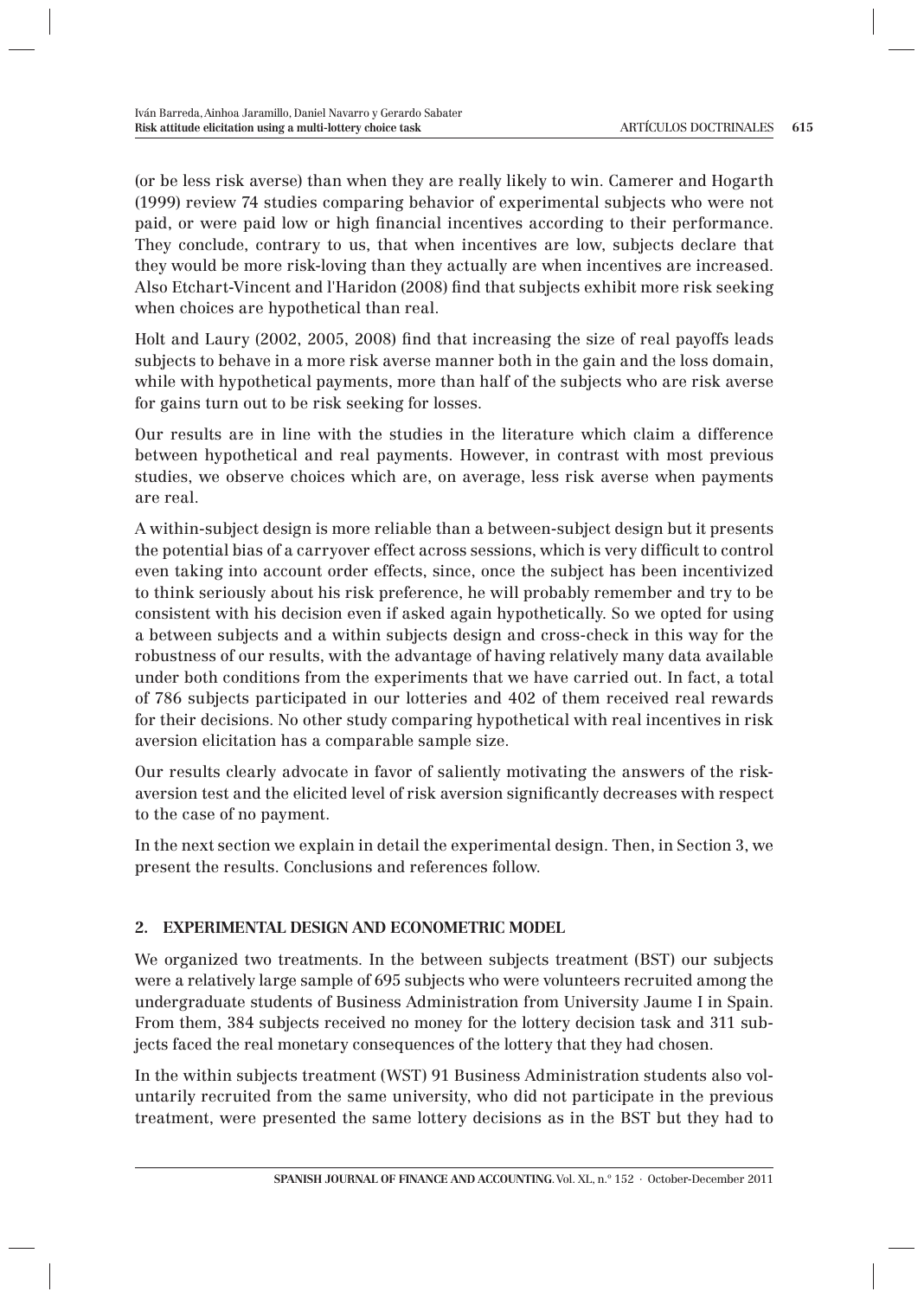face both conditions: first by taking hypothetical decisions and, about one year later, repeating the test under real payment for the lotteries. The temporal stability of estimates of risk aversion has been studied in detail by Harrison *et al.* (2005) and Andersen *et al.* (2008). Their results show evidence of stability for appropriately built risk aversion measures for periods up to one and a half year, if the personal socioeconomic conditions of the subjects are not importantly changed. Baucells and Villasís (2010) find some evidence of individual changes in a three month period, but they did not pay their subjects, which as we show in the present article, can lead per se to inconsistent decisions.

Apart from comparing with the between-subjects design in order to check for consistency, in the within-subjects treatment we also introduced a long time span in order to minimize possible carryover effects in the latter treatment. Average earnings in the case of real payments were 6€, the lotteries were explained and completed in about 10 minutes.

The experiments in which the lotteries were played involved no show up fee and no randomized payment. Therefore, our results are not very dependent on the possible sample selection biases pointed out by Harrison *et al.* (2009), particularly for the within subjects treatment, where the distribution of subjects' risk aversion levels is exactly the same.

Rather than usual tests based on binary choice tasks à la Holt and Laury, subjects were presented with the multi-lottery choice task, SGG, which is more appropriate for our purposes, due to the variety of results it produces <sup>(1)</sup>. The task is designed to capture efficiently two dimensions of a subject's preferences towards risky choice. *i)* First, it distinguishes between risk neutral or loving subjects and subjects with different degrees of risk aversion as other lotteries do. *ii)* Second, the test explores the subjects' reaction to an increase in the magnitude of the risk compensation, that is, an increase in the stakes at play. In fact, by asking our subjects to take four decisions, we get four points of their utility function depending on the size of the compensation for risk, while the most widely used method gets one point after having asked multiple, normally ten, choices.

As shown in table 1, the SGG task involves four panels of ten lotteries each. Each lottery *j* = 1,..., 10 entails a chance  $p_i$  of earning  $X_i \in \{e \leq e \leq 1\}$ . Each participant in our experiment had to choose one of the ten lotteries for each of the four panels, presented simultaneously to them.

After choices were collected, a four-sided die determined the panel which would be paid in the case of real payments. Subjects choosing the certain payoff in the selected panel were paid 1€. Subsequently, a 10-sided die was thrown to determine the «winning-lottery threshold». If the result of casting the die was 0, no payment was made to those having chosen a probabilistic payoff, if the result was any other number between 1 and 9, those subjects having chosen a loss probability lower or equal than

 <sup>(1)</sup> See García-Gallego et al. (2011) for details.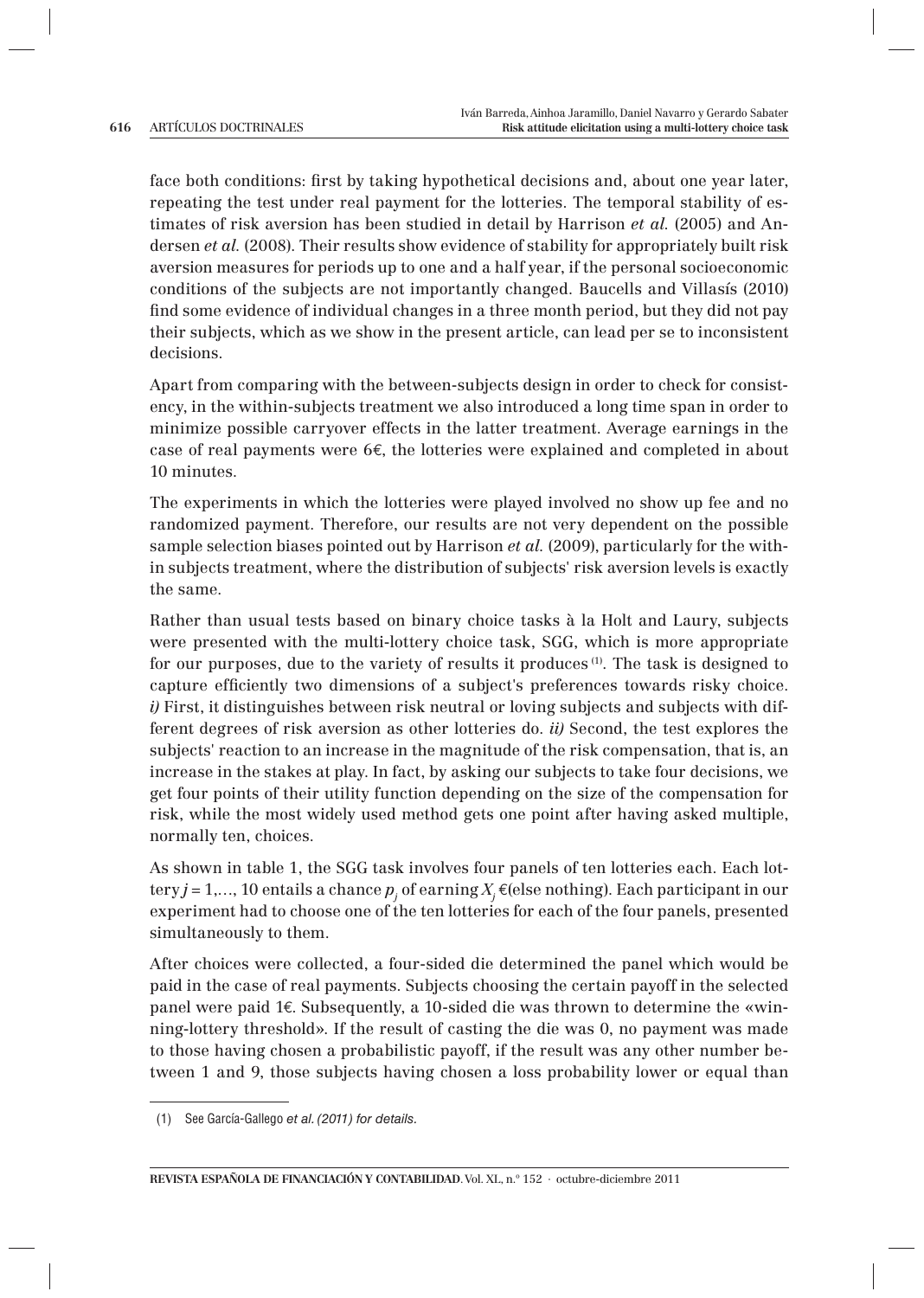that number divided by 10 got the prize corresponding to the probability chosen, the others got 0. Each one of the 4 panels is constructed using a certain payoff,  $c = 1 \epsilon$ , and the expected earnings,  $p_j \, X_j$  , are increased by a ratio  $t$  times the probability of not winning, 1 -  $p_j$ , as implied by the formula:  $p_j X_j = c + t(1 - p_j)$ . That is, an increase in the probability of the unfavorable outcome is linearly compensated by an increase in the expected payoff. We use four different risk premium parameters in the four panels,  $t = 0.1, 1, 5$ , and 10, implying an increase in the return of risky choices as we move from one panel to the next.

In order to study the subjects' reaction to an increase in *t*, that is, the magnitude of the risk compensation, we define the elasticity of the probability chosen in panel  $i = 2, 3$ , and *4* to the increase in the risk premium as:

$$
e_{p,t}^{i} = \frac{\frac{p_{i+1} - p_i}{p_i}}{\frac{t_{i+1} - t_i}{t_i}}, \qquad i = 1, 2, 3.
$$
 (1)

Additionally we define  $e_{\tiny{\rho,t}}^{\tiny{\textit{max}}}$  =  $\frac{p_4 - p_1}{p_1}$  $\frac{p_i}{t_i - t_i}$  as the elasticity of the probability chosen in panel 1 t<sub>1</sub><br>
to the maximum increase in risk compensation, occurring in panel 4 <sup>(2)</sup>.

Assuming, for instance, a constant relative risk aversion (CRRA) utility function,  $U(X_j) = \frac{X_j^{(1-\alpha)}}{1-\alpha}$ , where *j=1, 2, …10*, it can be checked that a subject maximizing the expected utility  $EU(p_j X_j) = \frac{p_j^n (c + t(1-p_j))^{1-\alpha}}{1-\alpha}$  would choose the lottery *j* with the probability closest to  $\hat{p} = \alpha (1 + c/t)$ .

On the one hand this confirms the intuitively expected outcome that the lower the probability of winning that the subject chooses, the less risk averse he is, whereas risk neutral/loving subjects would choose  $p_j$  = 0.1 in all panels. On the other hand, it predicts that the subject should choose riskier lotteries as we move from panel 1 to panel 4. Thus, for risk-averse expected utility maximizing subjects, their sensitivity to the attraction implied by a higher risk compensation *t* can be approximated by the difference in their choices across subsequent panels.

Our multi-lottery approach also allows us to estimate maximum likelihood models of utility functions in a similar way to Harrison and Rutström (2009). However, we have to adapt a structural model of binary choice to more than two categories, given that in SGG test we have ten possible choices.

First, we estimate a CRRA utility function using SGG lotteries data and assuming expected utility theory (EUT). We assume that utility for a subject is defined by:

 <sup>(2)</sup> The elasticities obtained from our data are shown in table 3 and analyzed in the Results section.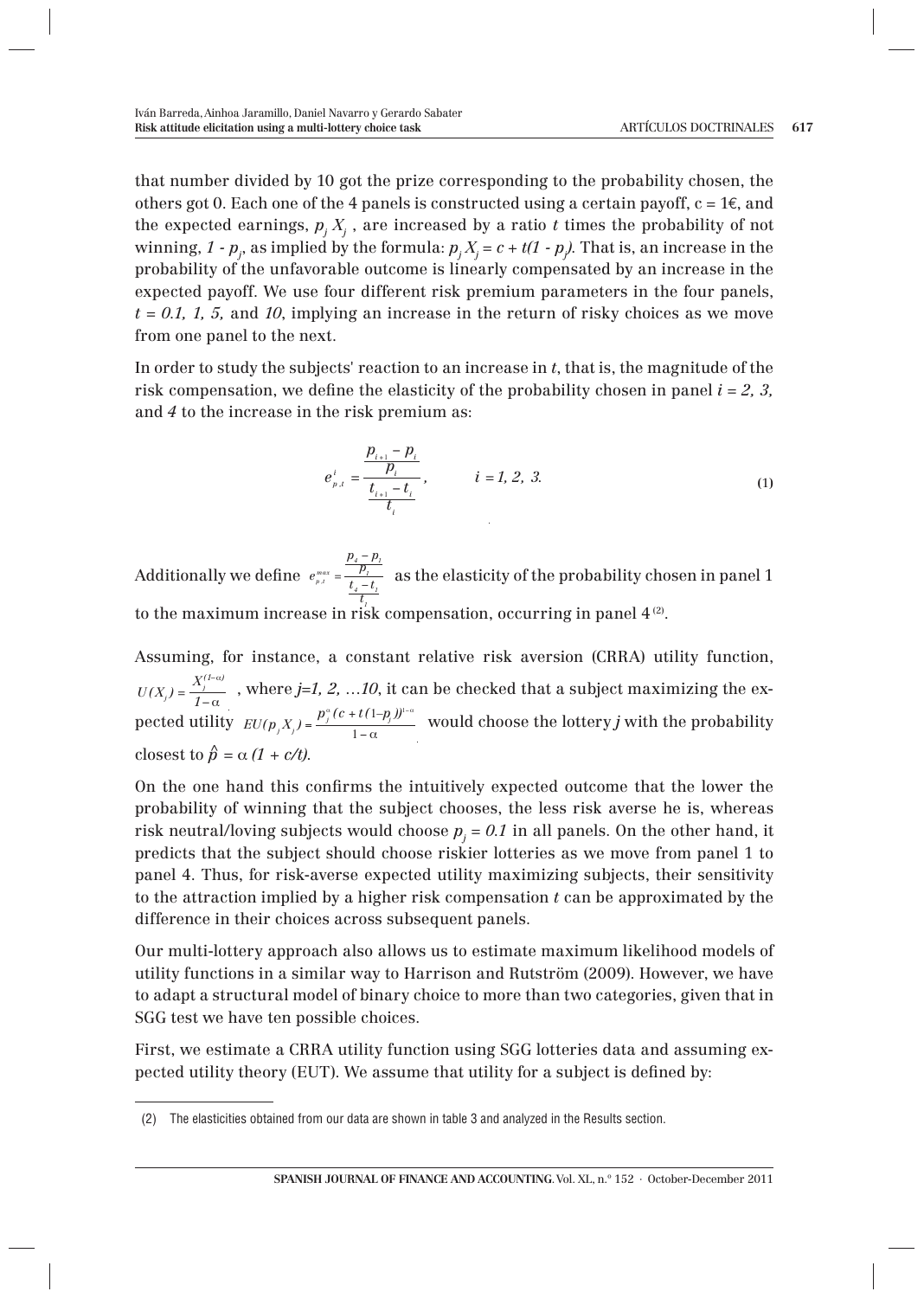$$
U(X_j) = \frac{X_j^{(1-\alpha)}}{1-\alpha} + \varepsilon_j
$$
 (2)

Where,  $X_j$  is the prize of lottery  $j$ ,  $\alpha$  is the utility weighting parameter and  $\varepsilon_j$  is the stochastic error, with expected value  $E(\varepsilon_j) = 0$   $\forall j$ .

Under EUT, the value associated with  $X_i$  satisfies:

$$
EU_j = EU(p_j X_j) = p_j \frac{X_j^{(1-\alpha)}}{1-\alpha}
$$
\n(3)

The probability of a subject selecting lottery *j* over all other possible lotteries is:

$$
p(j) = p(EU_j > EU_k) \ \forall k \neq j \tag{4}
$$

Assuming that  $\epsilon_{\rm j}$  follows an independently and identically distributed (IID) logistic distribution:

$$
p(j) = \frac{e^{EU_j}}{\sum_{k=1}^{10} e^{EU_k}}
$$
 (5)

For instance, the log likelihood of the multinomial logit model is:

$$
ln L = \sum_{n=1}^{N} \sum_{j=1}^{10} z_{nj} ln \left( \frac{e^{EU_j}}{\sum_{k=1}^{10} e^{EU_k}} \right)
$$
 (6)

Where,  $\forall n = 1, ..., N$ ,  $z_{ni} = 1$  if individual *n* chooses lottery *j*,  $z_{ni} = 0$  otherwise.

Second, we estimate maximum likelihood models of utility functions assuming Rank Dependent Utility Theory (RDUT). We consider the Tversky and Kahneman (1992) probability weighting function:

$$
w(p_j) = \frac{p_j^{\gamma}}{(p_j^{\gamma} + (1 - p_j)^{\gamma})^{\frac{1}{\gamma}}}
$$
 (7)

where  $\gamma$  is the probability weighting parameter, that is, each subject can interpret the same probability in a personal way.

Under RDUT, the value associated with a lottery satisfies:

$$
EU(p_j X_j) = w(p_j) \cdot U(X_j) = \frac{p_j^{\nu}}{(p_j^{\nu} + (1 - p_j)^{\nu})^{\frac{1}{\nu}}} \cdot \frac{X_j^{(1-\alpha)}}{1-\alpha}
$$
(8)

We estimate again equation [6] using now equation [8], thus obtaining both the utility weighting parameter and the probability weighting parameter γ.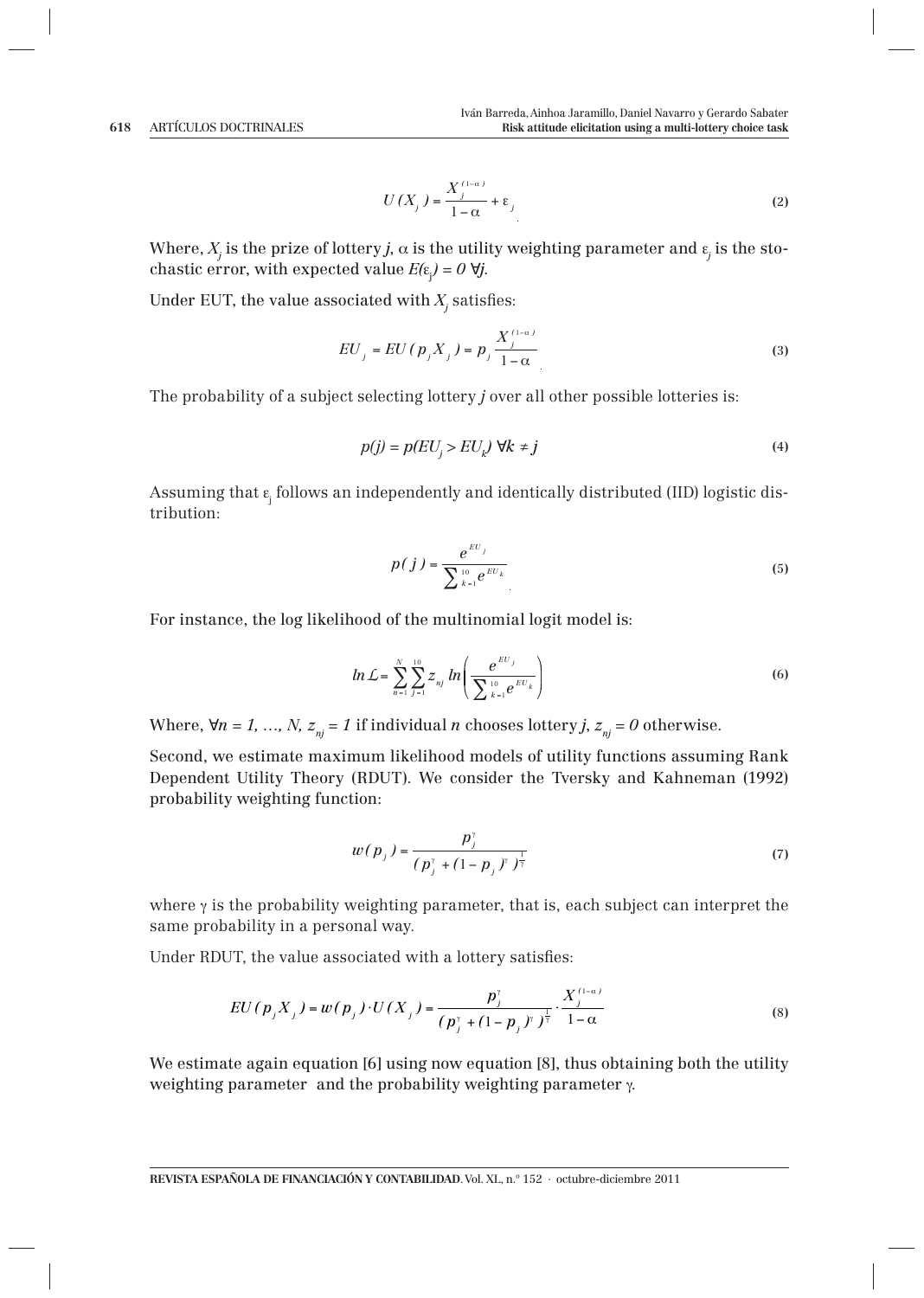### **3. RESULTS**

In table 2 we present descriptive statistics of the choices made by panel, treatment and reward method. Additionally, in Figure 1 and Figure 2 we present histograms of subjects' probability choices by panel and reward method corresponding to the between and the within-subjects treatments, respectively.

The median in the real reward panels is around 0.4 while it is 0.5 in the hypothetically paid panels and this difference is always significant using Mann Whitney tests in the BST and Wilcoxon tests in the WST. Specifically, we observe in table 4 that with real rewards, the probability chosen by subjects is significantly lower than the probability chosen with hypothetical rewards in both treatments, with the exception of panel 4 in the WST.

Additionally, using a Levene test we find, as we can see in table 5, that in the betweensubjects treatment the variance of the probabilities chosen by subjects in any panel is significantly higher with hypothetical payments than with real ones. In contrast, in the within-subjects treatment, we obtain this finding for panel 4 only.

# Result 2: We find that in the SGG multiple lottery task real rewards generate more con*centrated choices than hypothetical rewards.*

Using a Kolmogorov-Smirnov test (see table 6) we obtain that hypothetical and real rewards generate significantly different distributions of observations (3). From figures 1 and 2 we can observe that with real payments the distribution generally shifts to the left, implying lower levels of risk aversion, and kurtosis grows, reflecting lower variance in the decisions.

Comparing the elasticities of choices with hypothetical and real payments using a Mann-Whitney test (see Table 4), we obtain that, in the BST, subjects' reaction to an increase in risk compensation is larger when rewards are real than hypothetical, with the exception of  $e^{\iota}$ . In the WST this effect is confirmed only for  $e^{max}_{\substack{p, t}}$ 

# *Result 3:**In the BST the change in subjects' chosen probability from panel to panel is relatively greater when payments are real than when they are hypothetical. In the WST only the change between the first and the last panel is significant.*

Apart from calculating the elasticity we have estimated the multinomial logit models presented in Section 2, both under EUT and RDUT and for our two different treatments: real *vs.* hypothetical payment. We estimate them by maximum likelihood using the clustering method that allows for the possibility of correlation between responses by

*Result 1:**We observe that in both the between and the within-subjects treatments our subjects choose on average riskier lotteries in the SGG test when given real payments as compared to hypothetical ones.*

<sup>(3)</sup> With the exception of panels 3 and 4 in the WST.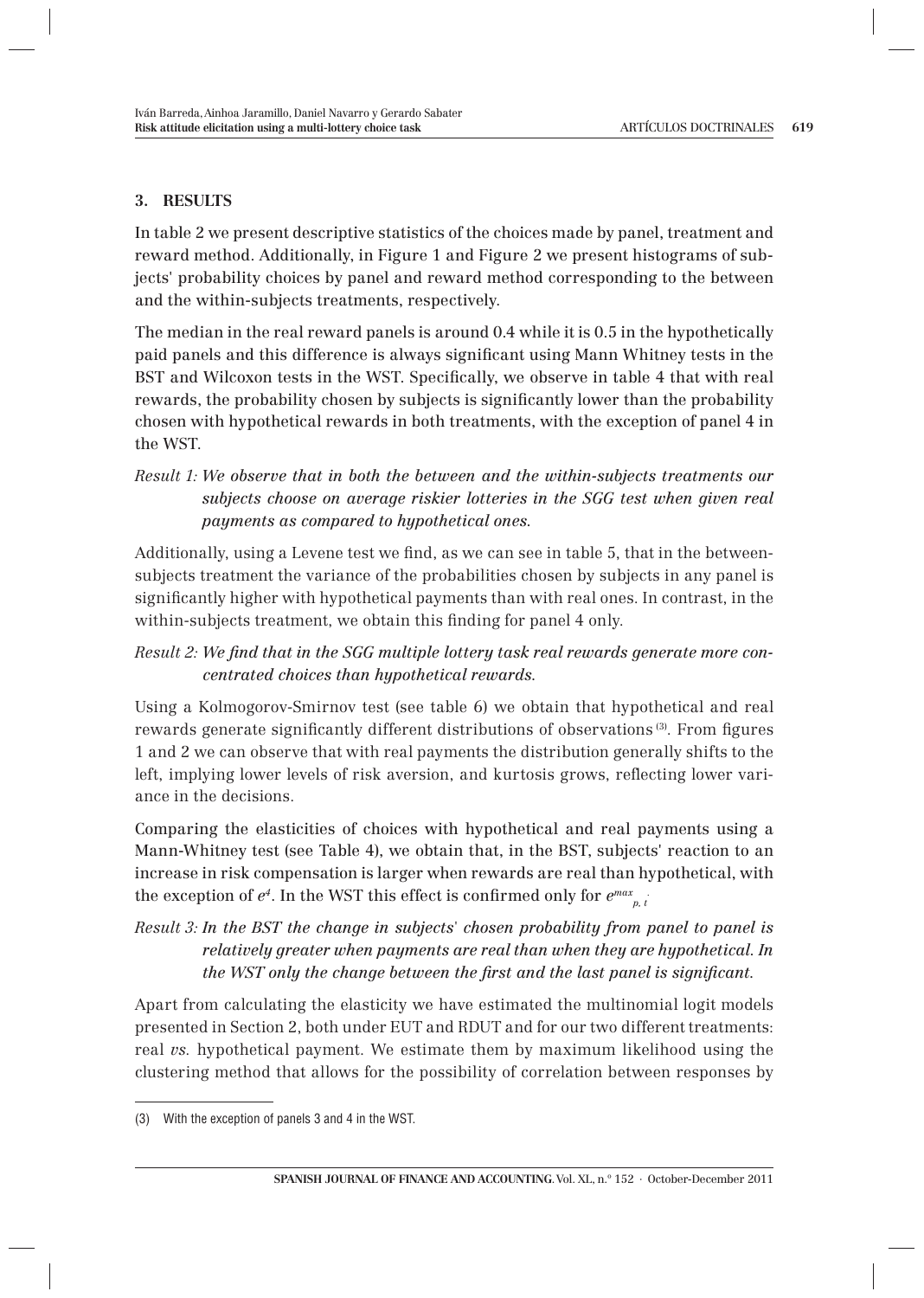the same subject: the standard errors of the estimates are corrected for the possibility that the four responses are clustered for the same subject.

Estimation results are reported in table 7. Under EUT, the results for the WST and BST are analogous. In the WST the average of the CRRA parameter estimate  $\alpha$  is 0.600 with real payment and 0.639 with hypothetical payment. This difference is significant, confirming again our Result 1 that subjects are more risk averse when payments are hypothetical. The results are equivalent for the BST:  $\alpha$  is 0.621 with real payment and 0.665 with hypothetical payment, and this difference is also significant. These values are in accordance to those obtained by Harrison *et al.* (2009).

Under RDUT, the CRRA coefficient is again  $0.600$  with real payment and  $0.634$  under hypothetical payment in the WST. In the BST these values are 0.619 and 0.658 respectively. All these results are very similar to those under EUT. Regarding the estimates of the probability weighting parameter  $\gamma$ , we obtain a value of 0.647 with real payment and 0.678 with hypothetical payment for the WST. This difference is significant and indicates that the overweighting (underweighting) of small (large) probabilities is more pronounced under real payment. We can observe these effects in figure 3.

In the BST we obtain equivalent results, estimated  $\gamma$  being 0.638 under real payment and 0.681 under hypothetical payment (see figure 4).

# *Result 4:**Overweighting (underweighting) of small (large) probabilities is greater under real payment.*

There are no significant differences between WST and BST, neither in  $\alpha$  nor in  $\gamma$ , showing the robustness of the result. To our knowledge, this is the first paper showing that probability weighting is affected depending on whether real or hypothetical rewards are used<sup>(4)</sup>.

### **4. CONCLUSION**

We have analyzed the existence, direction and practical relevance of the difference between risk aversion levels inferred under hypothetical and real incentives. Measuring individuals' risk aversion can prove very useful in order to interpret the decisions they take under financial risks. Different tests have been developed both in the psychological and in the economic literature to this aim. We present results based on Sabater-Grande and Georgantzís (2002) multi-lottery choice tests of risk attitude. In contrast to previous studies we obtain that when incentives are real subjects are less risk averse than when they are hypothetical.

Apart from explaining the characteristics of the test, we show that the way in which it is applied is also crucial. If incentives are hypothetical, the answers are noisier, less sensitive to changes in the stakes at play, and show a greater level of risk aversion than if subjects are monetarily motivated. The SGG test we use has good properties

<sup>(4)</sup> Using a between subjects design, Harrison et al. (2010) do not find any significant hypothetical bias for purchasing managers assuming a rank dependent utility model.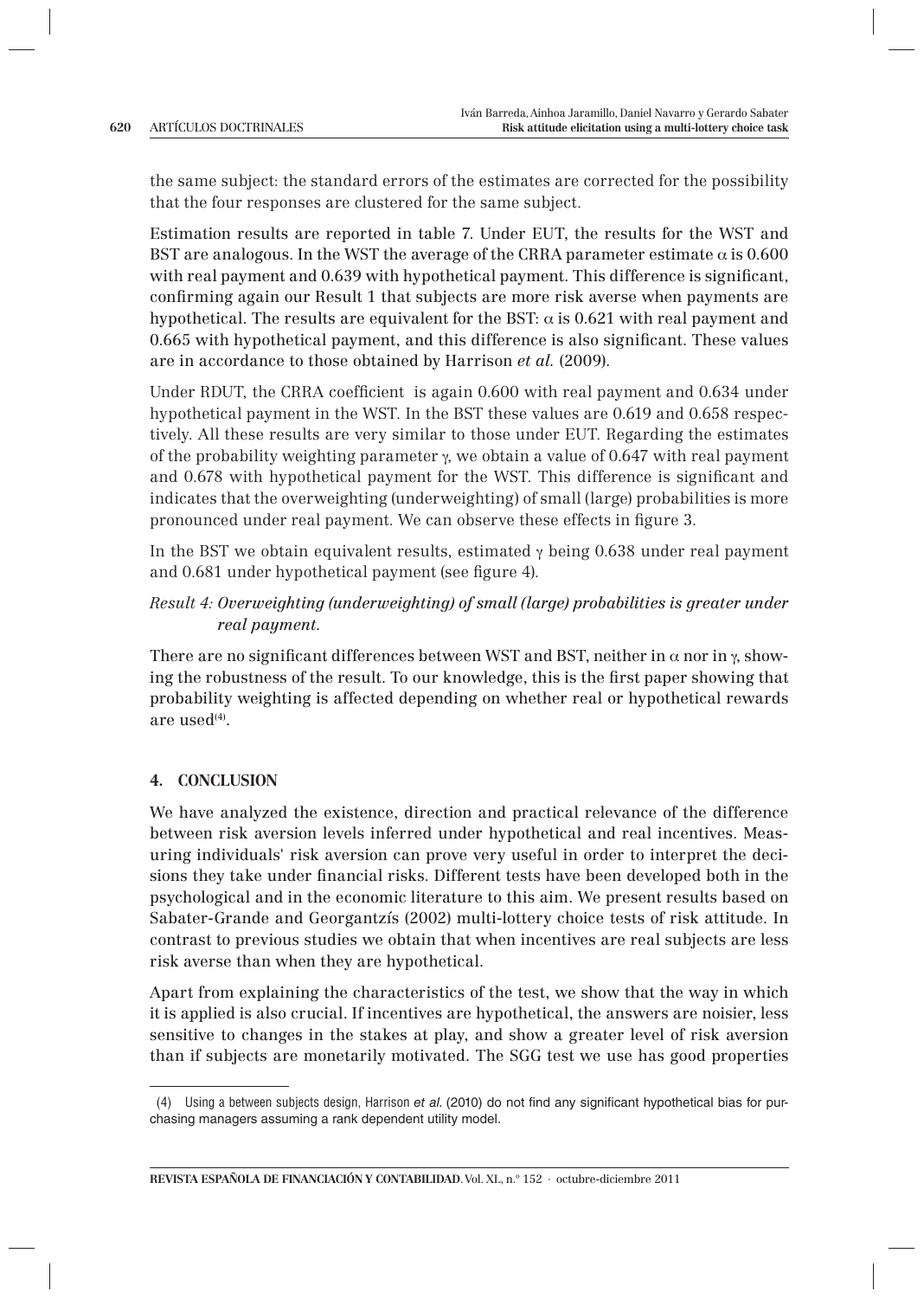allowing us to efficiently obtain two parameters of the utility function of the agent using Rank Dependent Utility Theory. The estimated value of the utility weighting parameter  $\alpha$  is significantly lower under real than under hypothetical payments. This means that our subjects are less risk-averse under real incentives and the estimated value for  $\alpha$  (around 0.60 for real payment) is in line with the values obtained by Harrison *et al.* (2009) in different studies with other samples. We also obtain differences for the estimated value of  $\gamma$ , the probability weighting parameter in RDUT, this being also significantly lower under real payments. The estimated value of  $\gamma$  (close to 0.64 for real payment) implies the typical overweighting of the small probabilities and underweighting of large probabilities by our subjects.

We obtain these results from a sample of subjects larger than any other comparable study and we use a double design: both within and between-subjects treatments were implemented so that the smaller within-subjects treatment served as robustness check of the between-subjects treatment, obtaining similar results.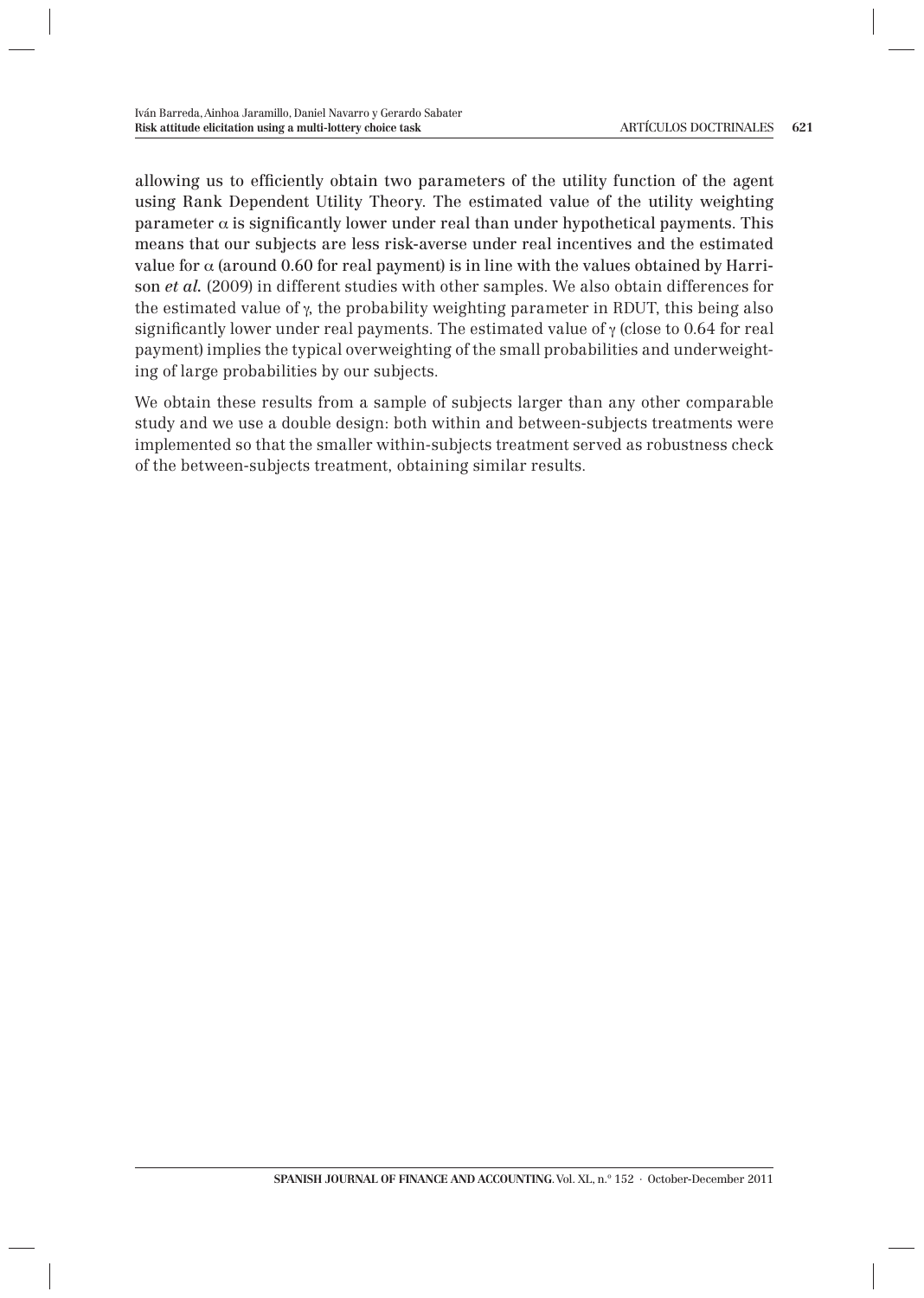#### **APPENDIX**

#### **TABLES AND FIGURES**

| р   | $X \in$ | р   | X€      | р   | X€                 | р   | X€      |
|-----|---------|-----|---------|-----|--------------------|-----|---------|
| 1   | 1       | 1   | 1       | 1   | 1                  | 1   | 1       |
| 0,9 | 1,12    | 0.9 | 1,2     | 0,9 | 1,67               | 0.9 | 2,20    |
| 0,8 | 1,27    | 0,8 | 1,50    | 0,8 | 2,50               | 0,8 | 3,80    |
| 0,7 | 1.47    | 0,7 | 1,90    | 0,7 | 3,57               | 0,7 | 5,70    |
| 0,6 | 1,73    | 0,6 | 2,30    | 0,6 | 5                  | 0,6 | 8,30    |
| 0.5 | 2,10    | 0.5 | 3       | 0.5 | 7                  | 0.5 | 12      |
| 0,4 | 2,65    | 0,4 | 4       | 0,4 | 10                 | 0,4 | 17,50   |
| 0,3 | 3,57    | 0.3 | 5,70    | 0,3 | 15                 | 0.3 | 26,70   |
| 0,2 | 5.40    | 0,2 | 9       | 0,2 | 25                 | 0,2 | 45      |
| 0,1 | 10,90   | 0,1 | 19      | 0,1 | 55                 | 0,1 | 100     |
|     | PANEL 1 |     | PANEL 2 |     | PANEL <sub>3</sub> |     | PANEL 4 |

**TABLE 1 LOTTERY PROBABILITIES (P) AND PAYOFFS (X€)**

| TARLE 2                                                                        |
|--------------------------------------------------------------------------------|
| <b>DESCRIPTIVE STATISTICS CORRESPONDING TO PROBABILITY CHOICES BY SUBJECTS</b> |

|     |              |         | Obs. | Mean      | Median | Std. Dev. |
|-----|--------------|---------|------|-----------|--------|-----------|
|     |              | Panel 1 | 384  | 0.5765625 | 0.6    | 0.2778557 |
|     |              | Panel 2 | 384  | 0.5171875 | 0.5    | 0.2387225 |
|     | Hypothetical | Panel 3 | 384  | 0.5106771 | 0.5    | 0.2300314 |
|     |              | Panel 4 | 384  | 0.475     | 0.5    | 0.2504304 |
| BST |              | Mean    | 384  | 0.5198568 | 0.525  | 0.205881  |
|     |              | Panel 1 | 311  | 0.3710611 | 0.4    | 0.2143223 |
|     |              | Panel 2 | 311  | 0.3977492 | 0.4    | 0.1695195 |
|     | Real         | Panel 3 | 311  | 0.4241158 | 0.4    | 0.156258  |
|     |              | Panel 4 | 311  | 0.4041801 | 0.4    | 0.1596828 |
|     |              | Mean    | 311  | 0.3992765 | 0.4    | 0.1400    |
|     | Hypothetical | Panel 1 | 91   | 0.5043956 | 0.5    | 0.2699432 |
|     |              | Panel 2 | 91   | 0.4934066 | 0.5    | 0.1878547 |
|     |              | Panel 3 | 91   | 0.4857143 | 0.5    | 0.1524405 |
|     |              | Panel 4 | 91   | 0.443956  | 0.5    | 0.2061331 |
|     |              | Mean    | 91   | 0.4818681 | 0.475  | 0.1437139 |
| WST |              | Panel 1 | 91   | 0.378022  | 0.3    | 0.235609  |
|     |              | Panel 2 | 91   | 0.4065934 | 0.4    | 0.1678638 |
|     | Real         | Panel 3 | 91   | 0.4461539 | 0.4    | 0.1249957 |
|     |              | Panel 4 | 91   | 0.4175824 | 0.4    | 0.1487678 |
|     |              | Mean    | 91   | 0.4120879 | 0.4    | 0.1307756 |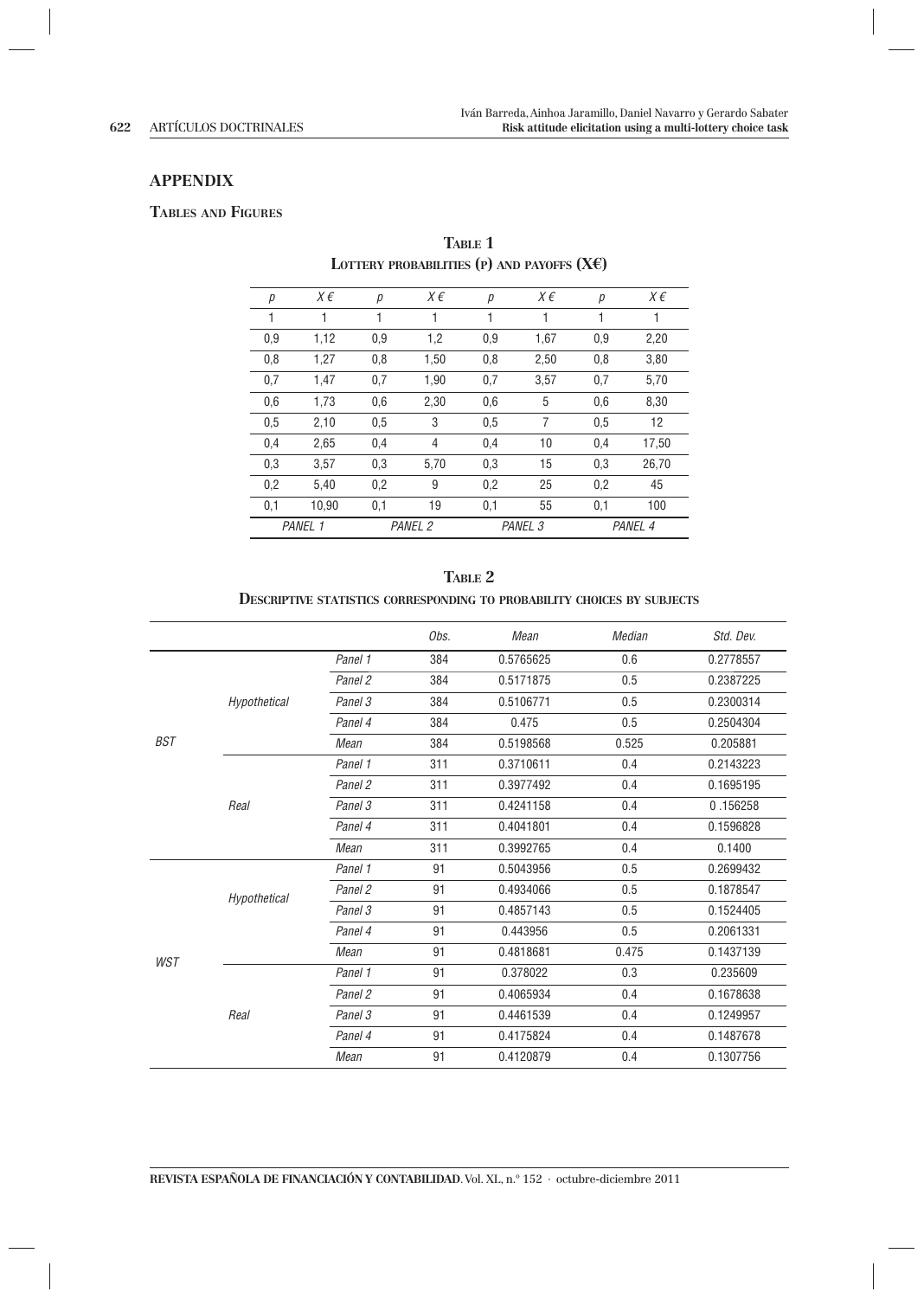|            |              |                                                       | Obs. | Mean        | Std. Dev. |
|------------|--------------|-------------------------------------------------------|------|-------------|-----------|
|            |              | $\boldsymbol{\theta}_{\underline{\phantom{a}} p,t}^2$ | 384  | 0.008006    | 0.082972  |
|            | Hypothetical | $\mathbf{\theta}^3_{\underline{\mathbf{p}},t}$        | 384  | 0.051577    | 0.293277  |
|            |              | e <sup>4</sup><br>p,t                                 | 384  | $-0.018736$ | 0.501755  |
| <b>BST</b> |              | $e^{max}$<br>p,t                                      | 384  | 0.000805    | 0.010033  |
|            |              | $e^2$<br>p,t                                          | 311  | 0.355647    | 0.086257  |
|            | Real         | $e^3$<br>p,t                                          | 311  | 0.059369    | 0.184351  |
|            |              | e <sup>4</sup><br>p,t                                 | 311  | 0.050741    | 0.553799  |
|            |              | $e$ <sup>max</sup><br>p,t                             | 311  | 0.004727    | 0.104512  |
|            |              | $e^2$<br>p,t                                          | 91   | 0.259637    | 0.090199  |
|            | Hypothetical | $e^3$<br>p,t                                          | 91   | 0.031768    | 0.114136  |
|            |              | $\boldsymbol{\theta}^4_{\underline{\ p},t}$           | 91   | $-0.003048$ | 1.040799  |
| <b>WST</b> |              | $e^{max}$<br>p,t                                      | 91   | 0.003562    | 0.013559  |
|            |              | $e^2$<br>p,t                                          | 91   | 0.035246    | 0.078817  |
|            | Real         | $e^3$<br>p,t                                          | 91   | 0.059584    | 0.127365  |
|            |              | e <sup>4</sup><br>p,t                                 | 91   | $-0.015371$ | 0.329843  |
|            |              | $e^{max}$<br>p,t                                      | 91   | 0.005880    | 0.011435  |

#### **TABLE 3**

### **DESCRIPTIVE STATISTICS CORRESPONDING TO ELASTICITIES OF PROBABILITIES CHOSEN TO RISK RETURNS**

#### **TABLE 4**

### **P-VALUES CORRESPONDING TO MANN WITHNEY (BST) AND WILCOXON TEST (WST) HR: HYPOTHETICAL REWARDS; RR: REAL REWARDS; (+) INDICATES HR>RR; (-) INDICATES HR<RR; (=) INDICATES HR=RR**

| <b>Comparison HR-RR</b> | Probability          | P-value      | Elasticity     | P-value      |
|-------------------------|----------------------|--------------|----------------|--------------|
| BST                     | Panel 1              | $0.000 (+)$  | e <sup>2</sup> | $0.0000(-)$  |
|                         | Panel P <sub>2</sub> | $0.000 (+)$  | $e^3$          | $0.0003(-)$  |
|                         | Panel P <sub>3</sub> | $0.000 (+)$  | e <sup>4</sup> | $0.2861 (=)$ |
|                         | Panel P4             | $0.000 (+)$  | $\rho$ max     | $0.0000(-)$  |
| WST                     | Panel P1             | $0.001 (+)$  | e <sup>2</sup> | $0.1834 (=)$ |
|                         | Panel P <sub>2</sub> | $0.003 (+)$  | $e^3$          | $0.1413 (=)$ |
|                         | Panel P <sub>3</sub> | $0.0158 (+)$ | e <sup>4</sup> | $0.0933 (=)$ |
|                         | Panel P4             | $0.9730 (=)$ | $e^{max}$      | $0.0319(-)$  |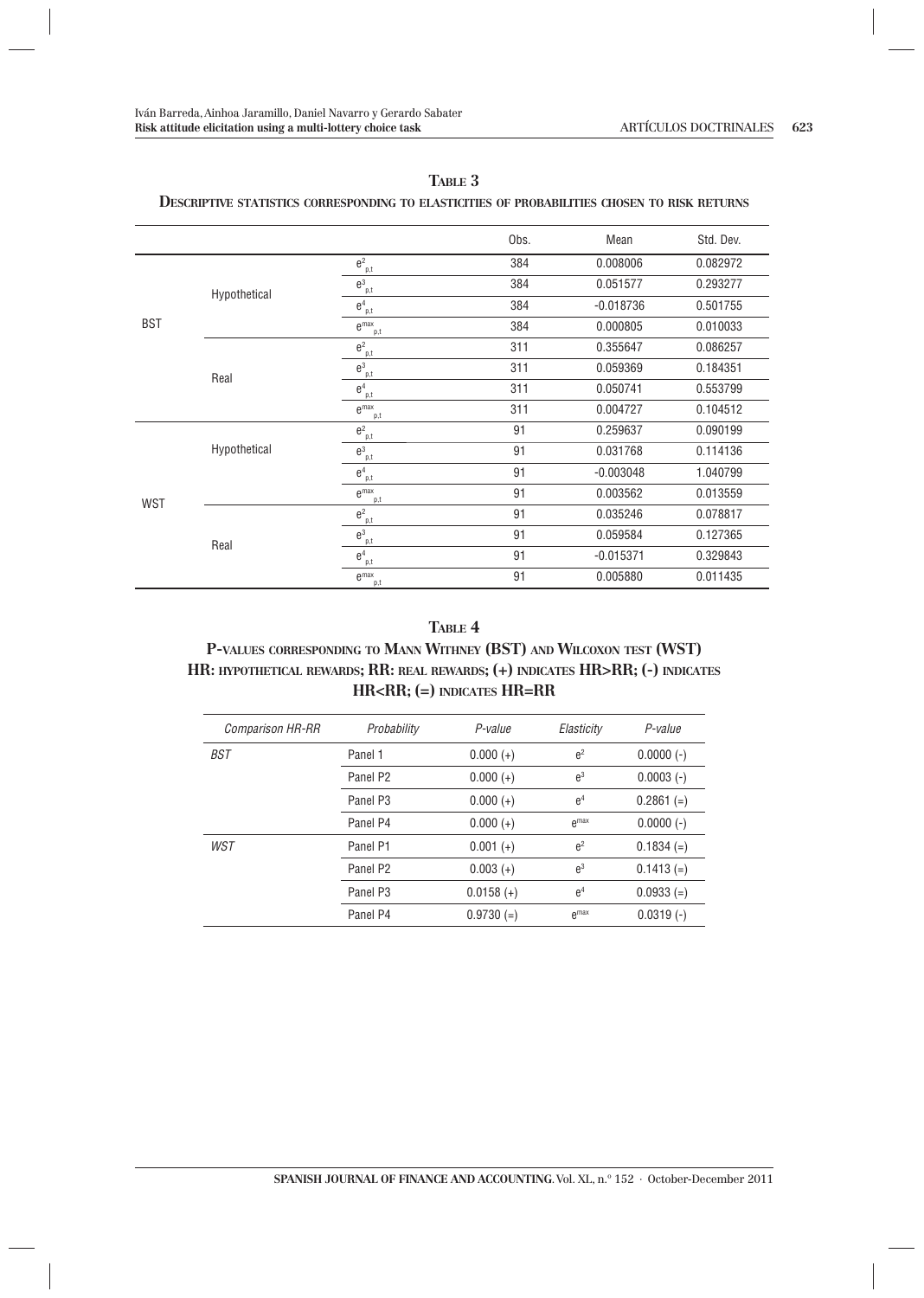### **TABLE 5**

# **P-VALUES CORRESPONDING TO ROBUST TEST FOR EQUALITY OF VARIANCE (LEVENE TEST) HR: HYPOTHETICAL REWARDS; RR: REAL REWARDS; (+) INDICATES HR>RR; (-) INDICATES HR<RR; (=) INDICATES HR=RR**

| <b>Comparison HR-RR</b> | Panel          | Probability  | Elasticity   |
|-------------------------|----------------|--------------|--------------|
| BST                     | P1             | $0.0000 (+)$ | $0.0049(-)$  |
|                         | P <sub>2</sub> | $0.0000 (+)$ | $0.3038 (=)$ |
|                         | P <sub>3</sub> | $0.0000 (+)$ | $0.0245$ (-) |
|                         | P <sub>4</sub> | $0.0000 (+)$ | $0.0005(-)$  |
| WST                     | P1             | $0.1498 (=)$ | $0.8959 (=)$ |
|                         | P <sub>2</sub> | $0.6881 (=)$ | $0.3729 (=)$ |
|                         | P <sub>3</sub> | $0.4984 (=)$ | $0.1799 (=)$ |
|                         | P4             | $0.0039 (+)$ | $0.5704 (=)$ |

# **TABLE 6 P-VALUES CORRESPONDING TO KOLMOGOROV-SMIRNOV TEST HR: HYPOTHETICAL REWARDS; RR: REAL REWARDS; (≠) INDICATES HR≠RR; (=) INDICATES HR=RR**

| <b>Comparison HR-RR</b> | Panel          | Probability         | Elasticity                                                                                                  |
|-------------------------|----------------|---------------------|-------------------------------------------------------------------------------------------------------------|
|                         | P <sub>1</sub> | $0.000 (=)$         | $0.000 (=$                                                                                                  |
| <b>BST</b>              | P <sub>2</sub> | $0.000($ $\neq$ $)$ | $0.000 (\neq)$                                                                                              |
|                         | P <sub>3</sub> | $0.000($ $\neq$ $)$ | $0.033$ ( $\neq$ )                                                                                          |
|                         | P <sub>4</sub> | $0.000($ $\neq$ $)$ | $0.000 (\neq)$                                                                                              |
|                         | P <sub>1</sub> | $0.001$ ( $\neq$ )  | $0.345 (=)$<br>$0.010(*)$<br>$0.255 (=)$<br>$0.130 (=)$<br>$0.453 (=)$<br>$0.578 (=)$<br>$0.017$ ( $\neq$ ) |
| <b>WST</b>              | P <sub>2</sub> |                     |                                                                                                             |
|                         | P <sub>3</sub> |                     |                                                                                                             |
|                         | P <sub>4</sub> |                     |                                                                                                             |

### **TABLE 7**

#### **PARAMETERS ESTIMATES OF EXPECTED UTILITY AND RANK-DEPENDENT UTILITY THEORIES**

| <b>WST</b>                                                                                                             |              | Expected utility  |             | Rank-Dependent utility |                                          |  |
|------------------------------------------------------------------------------------------------------------------------|--------------|-------------------|-------------|------------------------|------------------------------------------|--|
|                                                                                                                        |              | Coefficient       | Std. Errors | Coefficient            | Std. Errors                              |  |
| $\alpha$                                                                                                               | Real         | .6004834          | .0100422    | .6002101               | .0095474                                 |  |
|                                                                                                                        | Hypothetical | .6390580          | .0108721    | .6341118               | .0104128                                 |  |
| $\sim$                                                                                                                 | Real         |                   |             | .6477575               | .0096938                                 |  |
|                                                                                                                        | Hypothetical |                   |             | .6784579               | .0144159                                 |  |
| $H0: \alpha_{\text{Real}} = \alpha_{\text{Hypothetical}}$<br>HO: $\gamma_{\text{Real}} = \gamma_{\text{Hypothetical}}$ |              | $p$ -value= 0.003 |             |                        | $p$ -value= 0.006<br>$p$ -value= $0.028$ |  |

(Continue in next page)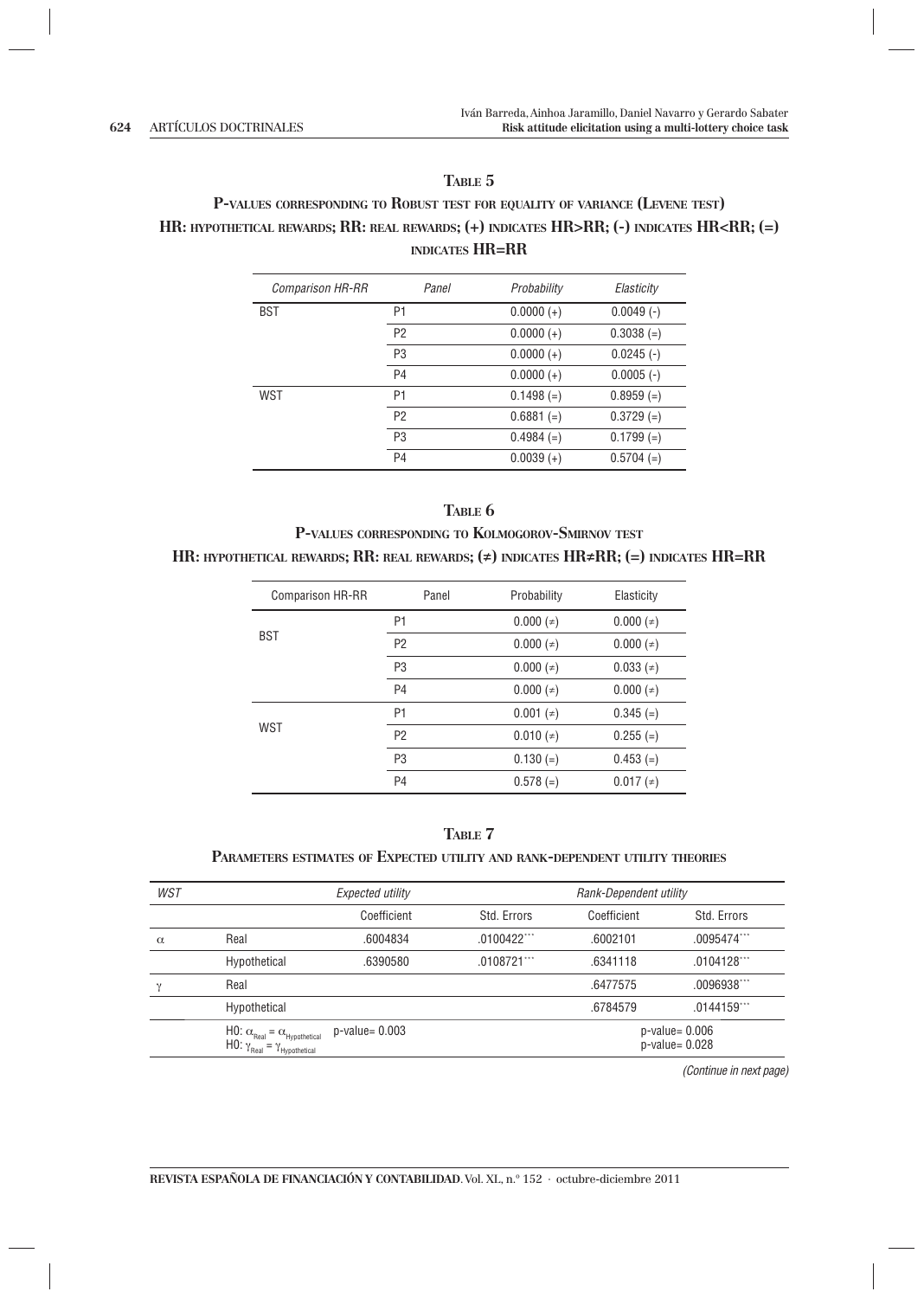### **TABLE 7 (CONT.) PARAMETERS ESTIMATES OF EXPECTED UTILITY AND RANK-DEPENDENT UTILITY THEORIES**

| BST      |                                                                                                                        |                     | Expected utility | Rank-Dependent utility                  |             |
|----------|------------------------------------------------------------------------------------------------------------------------|---------------------|------------------|-----------------------------------------|-------------|
|          |                                                                                                                        | Coefficient         | Std. Errors      | Coefficient                             | Std. Errors |
| $\alpha$ | Real                                                                                                                   | .6213423            | .0049761         | .6194322                                | .0047398    |
|          | Hypothetical                                                                                                           | .6654572            | .0048251         | .6585140                                | .0045997    |
|          | Real                                                                                                                   |                     |                  | .6389014                                | .0053369    |
|          | Hypothetical                                                                                                           |                     |                  | .6813902                                | .0095887    |
|          | $H0: \alpha_{\text{Real}} = \alpha_{\text{Hypothetical}}$<br>HO: $\gamma_{\text{Real}} = \gamma_{\text{Hypothetical}}$ | $p$ -value= $0.000$ |                  | $p$ -value= $0.000$<br>$p$ -value=0.000 |             |

 $(***)$  significant at 1% confidence level.

**FIGURE 1 BETWEEN SUBJECTS: HISTOGRAMS OF SUBJECTS' PROBABILITY CHOICES BY PANEL**











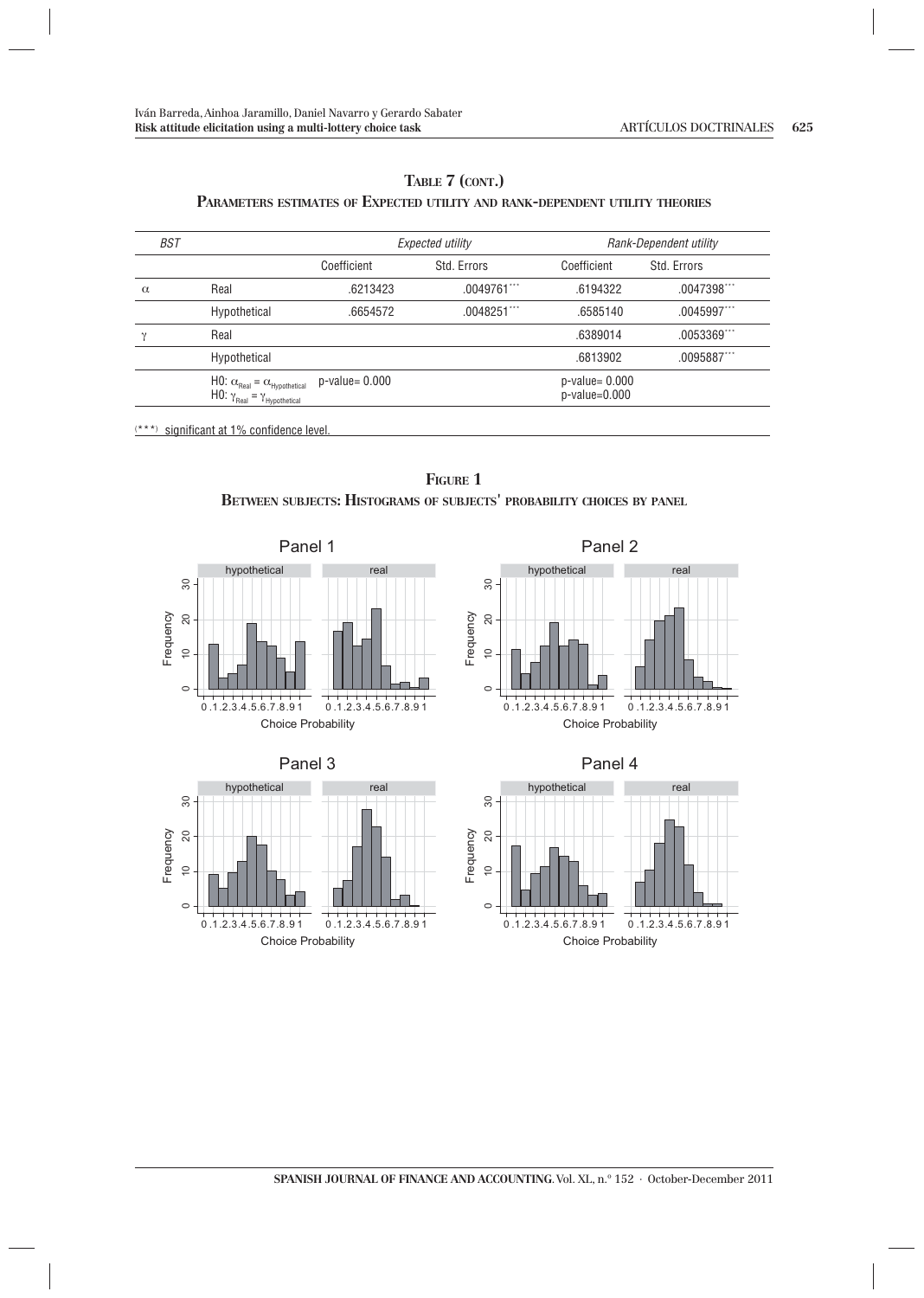

**FIGURE 2 WITHIN SUBJECTS: HISTOGRAMS OF SUBJECTS' PROBABILITY CHOICES BY PANEL**

**FIGURE 3**

**WITHIN SUBJECTS ESTIMATED PROBABILITY WEIGHTING FUNCTIONS WITH HYPOTHETICAL AND REAL PAYMENT.**

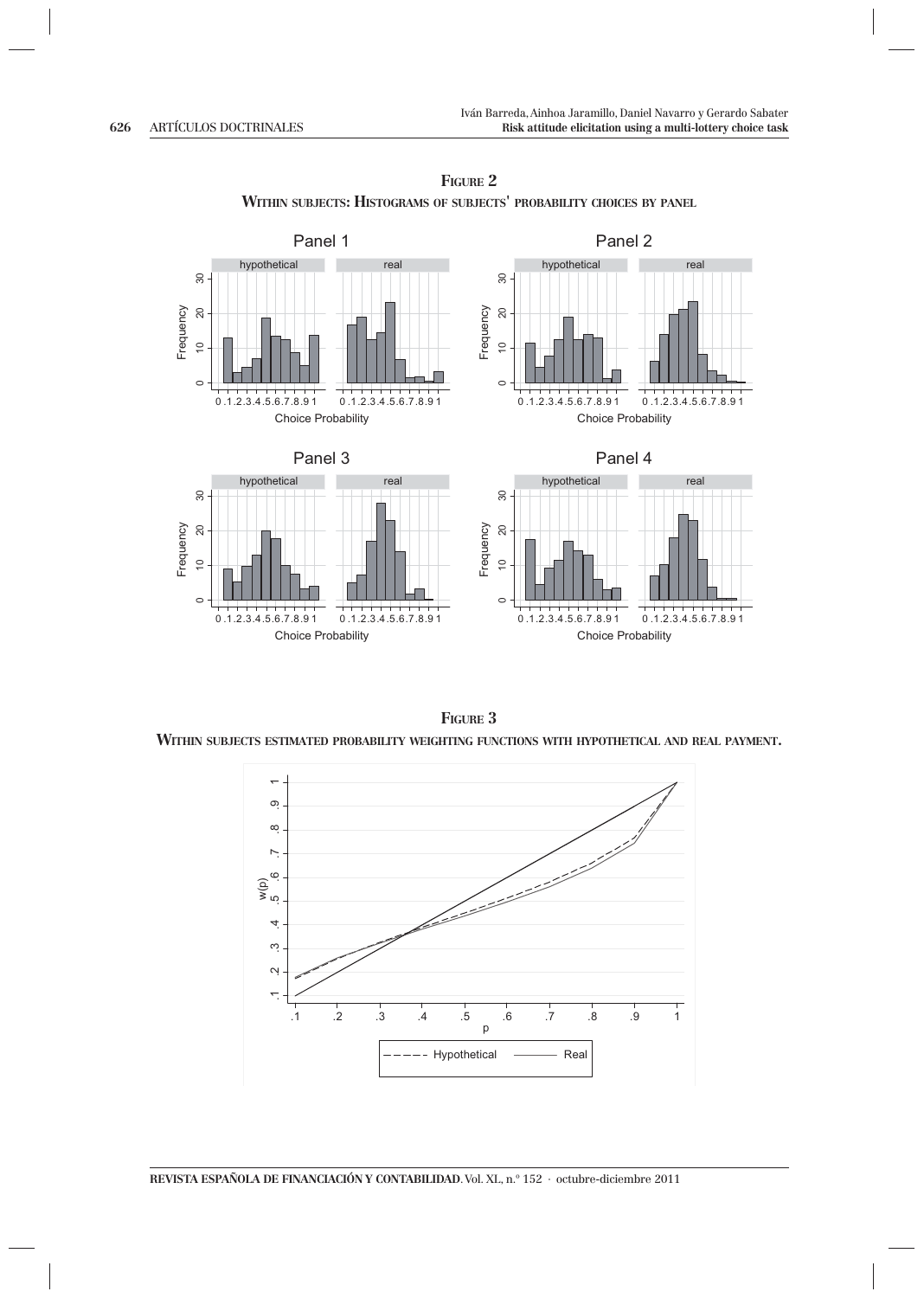#### **FIGURE 4 BETWEEN SUBJECTS ESTIMATED PROBABILITY WEIGHTING FUNCTIONS WITH HYPOTHETICAL AND REAL PAYMENT**



### **REFERENCES**

Andersen, S.; Harrison, G. W.; Lau, M. I., and Rutström E. E. 2008. Lost in state space. Are preferences stable? *International Economic Review* 49: 1.091-1.112.

BAUCELLS, M., and VILLASIS, A. 2010. Stability of risk preferences and the reflection effect of prospect theory. *Theory and Decision* 68: 193-211.

Beattie, J., and Loomes, G. 1997. The impact of incentives upon risky choice experiments. *Journal of Risk and Uncertainty* 14: 155-168.

CAMERER, C. F., and HOGARTH, R. M. 1999. The effects of financial incentives in experiments: A review and capital-labor-production framework. *Journal of Risk and Uncertainty* 19: 7-42.

Dohmen, T.; Falk, A.; Huffman, D.; Sunde, U.; Schupp, J., and Wagner, G. G. 2005. *Individual risk attitudes: New evidence from a large, representative, experimentally-validated survey*, IZA Discussion Paper N.º 1.730.

Edwards, W. 1953. Probability preferences in gambling. *The American Journal of Psychology*  66: 349–364.

ETCHART-VINCENT, N., and L'HARIDON, O. 2008. Monetary Incentives in the Loss Domain and Be*haviour toward Risk: An Experimental Comparison of Three Rewarding Schemes Including Real Losses.* Working Paper, HEC Business School.

FAFF, R.; MULINO, D., and CHAI, D. 2008. On the linkage between financial risk tolerance and risk aversion. *Journal of Financial Research* 31: 1-23.

García-Gallego, A.; Georgantzís, N.; Jaramillo-Gutiérrez, A., and Parravano, M. 2011. The SGG risk elicitation task: Implementation and results, forthcoming. *Revista Internacional de Sociología*.

Harrison, G. W.; Johnson, E.; McInnes, M. M.; Melayne, M., and Rutström, E. E. 2005. Temporal stability of estimates of risk aversion. *Applied Financial Economics Letters* 1: 31–35.